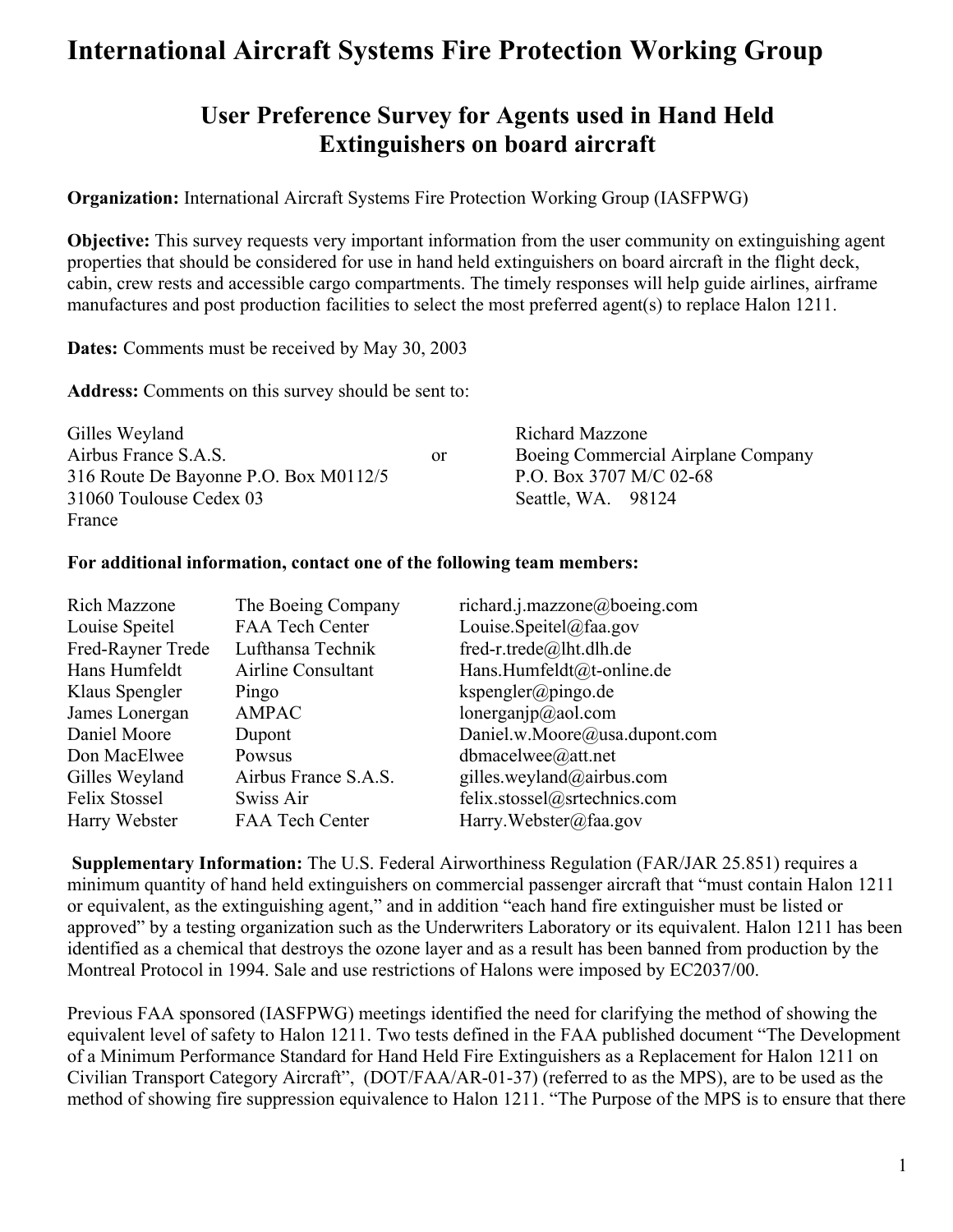is no reduction in safety, both in terms of effectiveness in fighting on board fires and toxicity to the passengers and crew."<sup>1</sup>

#### **Minimum Performance Tests**

"The first test in the MPS evaluates the "flooding" characteristics of the agent against a hidden in-flight fire." The second test evaluates the performance of the agent in fighting a burning seat fire and the associated toxicity hazard. $1$ 

Section 2.5.3 of the MPS identifies results of 3 candidate replacement agents in the hidden fire test. Agent manufacturers Dupont, American Pacific Corp. and Powsus each provided currently manufactured or experimental models of hand held extinguishers for this test.

Section 2.6.2 of the MPS identifies results of 7 candidate replacement agents and Halon 1211 in the fire fighter extinguished triple seat/gasoline fire test. Agent manufacturers Dupont, American Pacific, Powsus, Great Lakes Chemical and North American Fire Guardian each provided currently manufactured or experimental models of hand held extinguishers. Note: 3M's Novec 1230 has not been tested to date but is considered a candidate agent.

Some bottle/agent combinations are still in development and bottle suppliers are in various stages of testing to the FAA MPS (DOT/FAA/AR-01-37) or equivalent. Only agents meeting the MPS will be approved for use.

#### **Human Interaction**

A major difference between the hand held extinguishers used on board aircraft as opposed to built in automatic extinguishers used in cargo compartments and aircraft engines is that human activation and deployment plays a major role in the successful discharge of the agent and subsequent suppression of the fire threat. This critical human interaction with hand held extinguishers necessitates additional information for the end users besides agent fire fighting equivalence to Halon 1211. Ergonomic factors should also be considered in the selection of a replacement agent for hand held extinguishers.

Prior to making a selection of which replacement agent(s) to implement on board a commercial aircraft, the MPS fire test performance data as well as resultant toxicity, the agent's chemical characteristics and the extinguisher's physical size and weight should be presented to the end users for them to make an informed decision as to which agent(s) they prefer most to use.

#### **Airline Industry Survey**

A suggestion was made and accepted at the October 29-30, 2002 of the International Aircraft Systems Fire Protection Working Group held in Atlantic City New Jersey to query the airline industry as to which attributes of extinguishing agents would be most preferred. A task group was formed at this meeting. Membership of this task group is comprised of airframe manufactures, agent manufacturers, airlines representatives and fire and toxicity experts from the FAA. The task group is assigned to:

- 1) Assemble information on specific candidate replacement extinguishing agents identified to date.
- 2) Contact users of hand held extinguishers in the aircraft industry to determine which agent attributes would or would not be preferred for use in the flight deck, main cabin and accessible cargo compartments of their airplanes.
- 3) Prepare a report summarizing the industry's responses at the following (IASFPWG) meeting.

<span id="page-1-0"></span><sup>&</sup>lt;sup>1</sup> The MPS can be found at the following link. http://www.fire.tc.faa.gov/pdf/01-37.pdf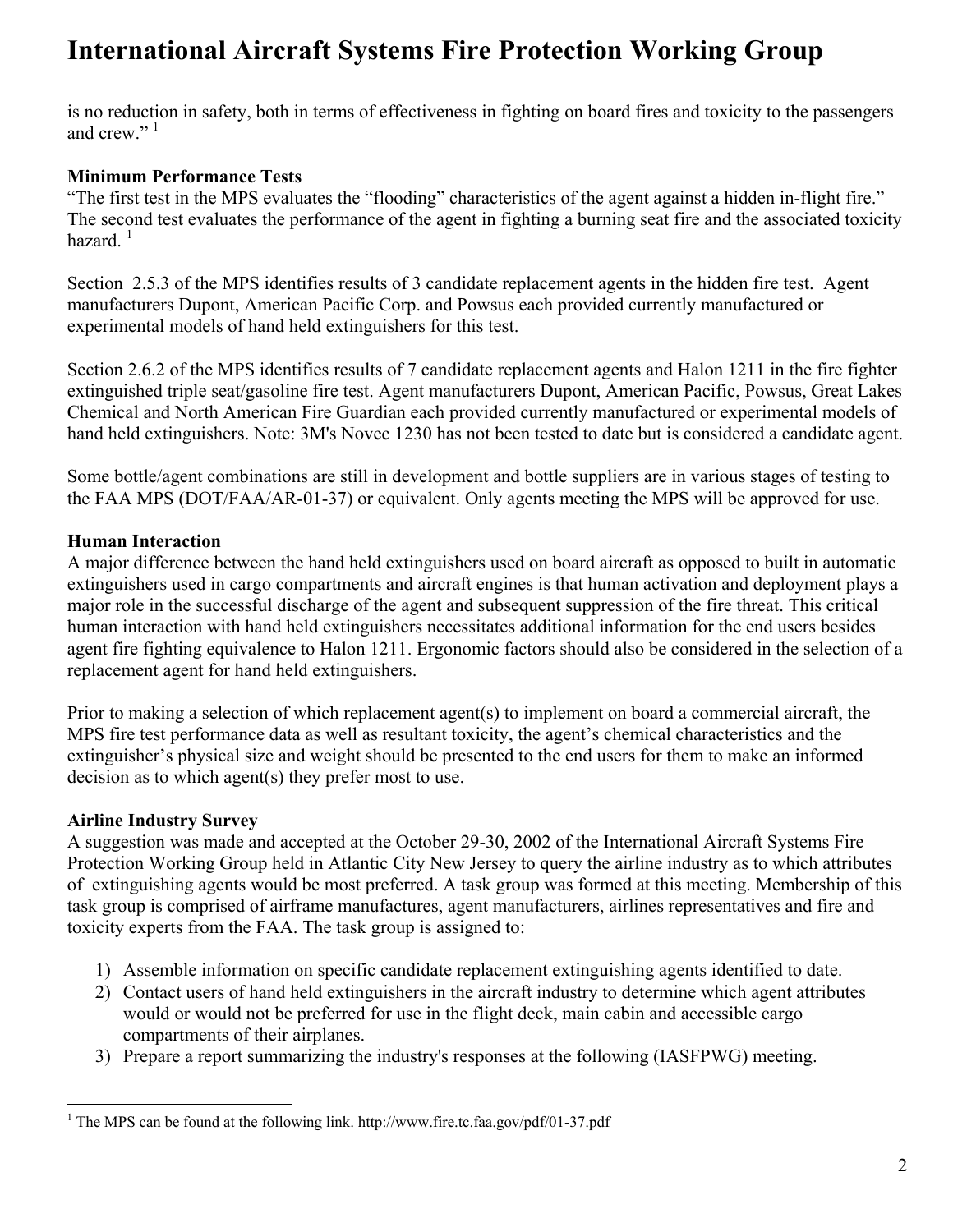### **User Preference Survey Attributes of Hand Fire Extinguishers with Replacement Agents**

Please return this questionnaire no later than May 30, 2003.

Please rank the following attributes from (1) to (11). (1) is <u>most</u> important. (11) is <u>least</u> important. Please rank all attributes with no attributes ranked equally.

| Toxicity                        | Minimal adverse effects on passengers or crew after use                                                                 |  |  |
|---------------------------------|-------------------------------------------------------------------------------------------------------------------------|--|--|
| Ergonomics                      | Minimal crew retraining, 1 hand operation, intuitive<br>operation                                                       |  |  |
| Ozone Depletion Potential (ODP) | Lowest practical now and in future                                                                                      |  |  |
| Global Warming Potential (GWP)  | Lowest practical now and in future                                                                                      |  |  |
| Weight                          | Least impact to dynamic mounting loads and user fatigue<br>(all current crew can use extinguisher without restrictions) |  |  |
| Size, Interchangeability        | No impact to existing location, mounting brackets,<br>surrounding equipment and spares storage (drop in<br>replacement) |  |  |
| Cleanup                         | No additional effort over current procedure for cleanup<br>after a fire                                                 |  |  |
| <b>Material Compatibility</b>   | No corrosion of airplane structure, contamination of<br>sensitive equipment or food preparation surfaces after use      |  |  |
| Visual Obscuration              | No impairment of vision during or after use (i.e. in flight<br>deck during landing)                                     |  |  |
| Maintenance                     | Longest possible inspection/replacement interval                                                                        |  |  |
| Cost                            | Lowest cost differential to Halon 1211.                                                                                 |  |  |
| Your Name<br>Please Print       | Please Return To:                                                                                                       |  |  |
| Company Name                    | Richard Mazzone (for Boeing airplanes)                                                                                  |  |  |
| Telephone #                     | or                                                                                                                      |  |  |
| e-mail address                  | Gilles Weyland (for Airbus airplanes)                                                                                   |  |  |